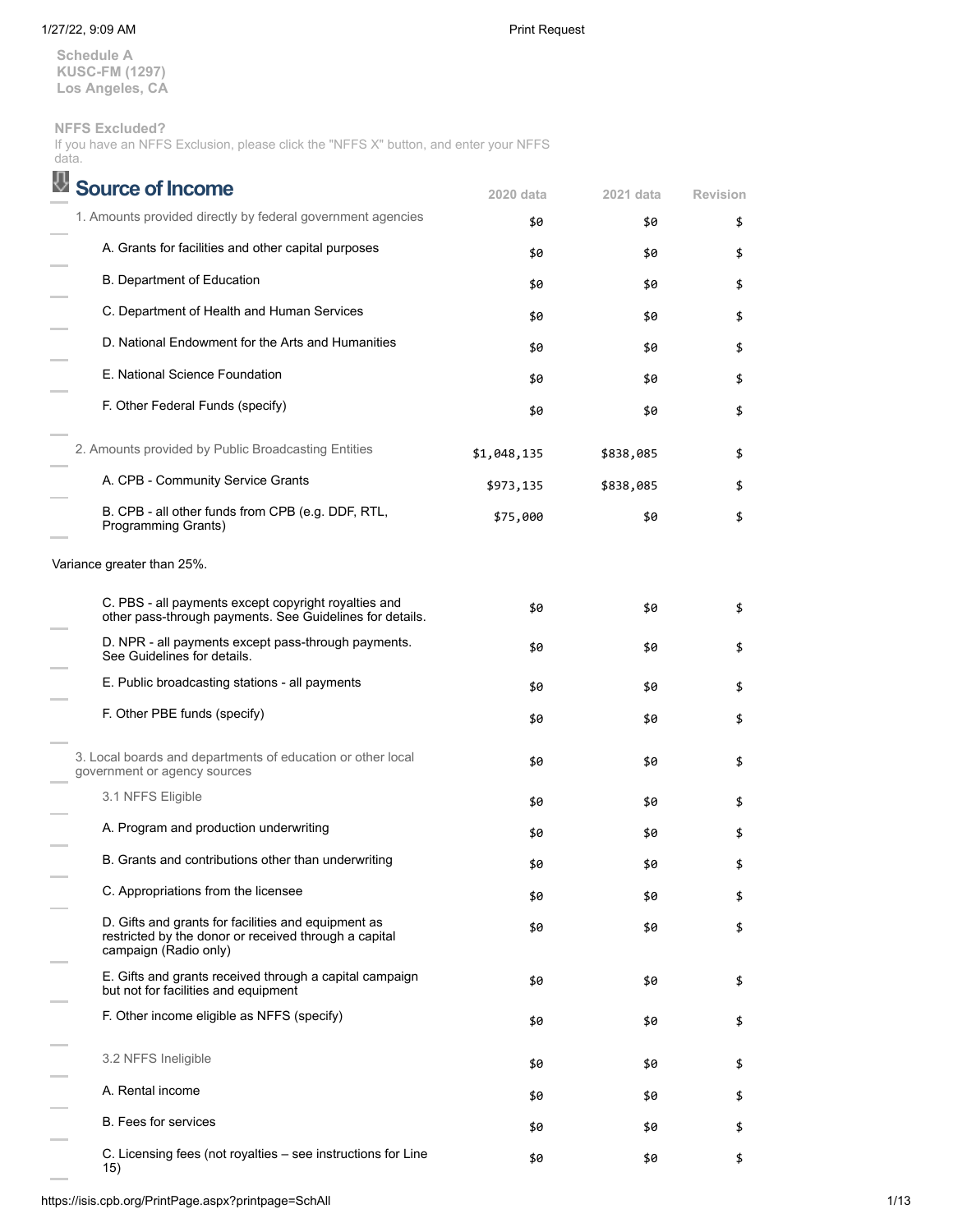| 1/27/22, 9:09 AM                                                                                                                      | <b>Print Request</b> |     |    |
|---------------------------------------------------------------------------------------------------------------------------------------|----------------------|-----|----|
| D. Gifts and grants for facilities and equipment as<br>restricted by the donor or received through a capital<br>campaign (TV only)    | \$0                  | \$0 | \$ |
| E. Other income ineligible for NFFS inclusion                                                                                         | \$0                  | \$0 | \$ |
| 4. State boards and departments of education or other state<br>government or agency sources                                           | \$0                  | \$0 | \$ |
| 4.1 NFFS Eligible                                                                                                                     | \$0                  | \$0 | \$ |
| A. Program and production underwriting                                                                                                | \$0                  | \$0 | \$ |
| B. Grants and contributions other than underwriting                                                                                   | \$0                  | \$0 | \$ |
| C. Appropriations from the licensee                                                                                                   | \$0                  | \$0 | \$ |
| D. Gifts and grants for facilities and equipment as<br>restricted by the donor or received through a capital<br>campaign (Radio only) | \$0                  | \$0 | \$ |
| E. Gifts and grants received through a capital campaign<br>but not for facilities and equipment                                       | \$0                  | \$0 | \$ |
| F. Other income eligible as NFFS (specify)                                                                                            | \$0                  | \$0 | \$ |
| 4.2 NFFS Ineligible                                                                                                                   | \$0                  | \$0 | \$ |
| A. Rental income                                                                                                                      | \$0                  | \$0 | \$ |
| <b>B.</b> Fees for services                                                                                                           | \$0                  | \$0 | \$ |
| C. Licensing fees (not royalties – see instructions for Line<br>15)                                                                   | \$0                  | \$0 | \$ |
| D. Gifts and grants for facilities and equipment as<br>restricted by the donor or received through a capital<br>campaign (TV only)    | \$0                  | \$0 | \$ |
| E. Other income ineligible for NFFS inclusion                                                                                         | \$0                  | \$0 | \$ |
| 5. State colleges and universities                                                                                                    | \$0                  | \$0 | \$ |
| 5.1 NFFS Eligible                                                                                                                     | \$0                  | \$0 | \$ |
| A. Program and production underwriting                                                                                                | \$0                  | \$0 | \$ |
| B. Grants and contributions other than underwriting                                                                                   | \$0                  | \$0 | \$ |
| C. Appropriations from the licensee                                                                                                   | \$0                  | \$0 | \$ |
| D. Gifts and grants for facilities and equipment as<br>restricted by the donor or received through a capital<br>campaign (Radio only) | \$0                  | \$0 | \$ |
| E. Gifts and grants received through a capital campaign<br>but not for facilities and equipment                                       | \$0                  | \$0 | \$ |
| F. Other income eligible as NFFS (specify)                                                                                            | \$0                  | \$0 | \$ |
| 5.2 NFFS Ineligible                                                                                                                   | \$0                  | \$0 | \$ |
| A. Rental income                                                                                                                      | \$0                  | \$0 | \$ |
| <b>B.</b> Fees for services                                                                                                           | \$0                  | \$0 | \$ |
| C. Licensing fees (not royalties – see instructions for Line<br>15)                                                                   | \$0                  | \$0 | \$ |
| D. Gifts and grants for facilities and equipment as<br>restricted by the donor or received through a capital<br>campaign (TV only)    | \$0                  | \$0 | \$ |
| E. Other income ineligible for NFFS inclusion                                                                                         | \$0                  | \$0 | \$ |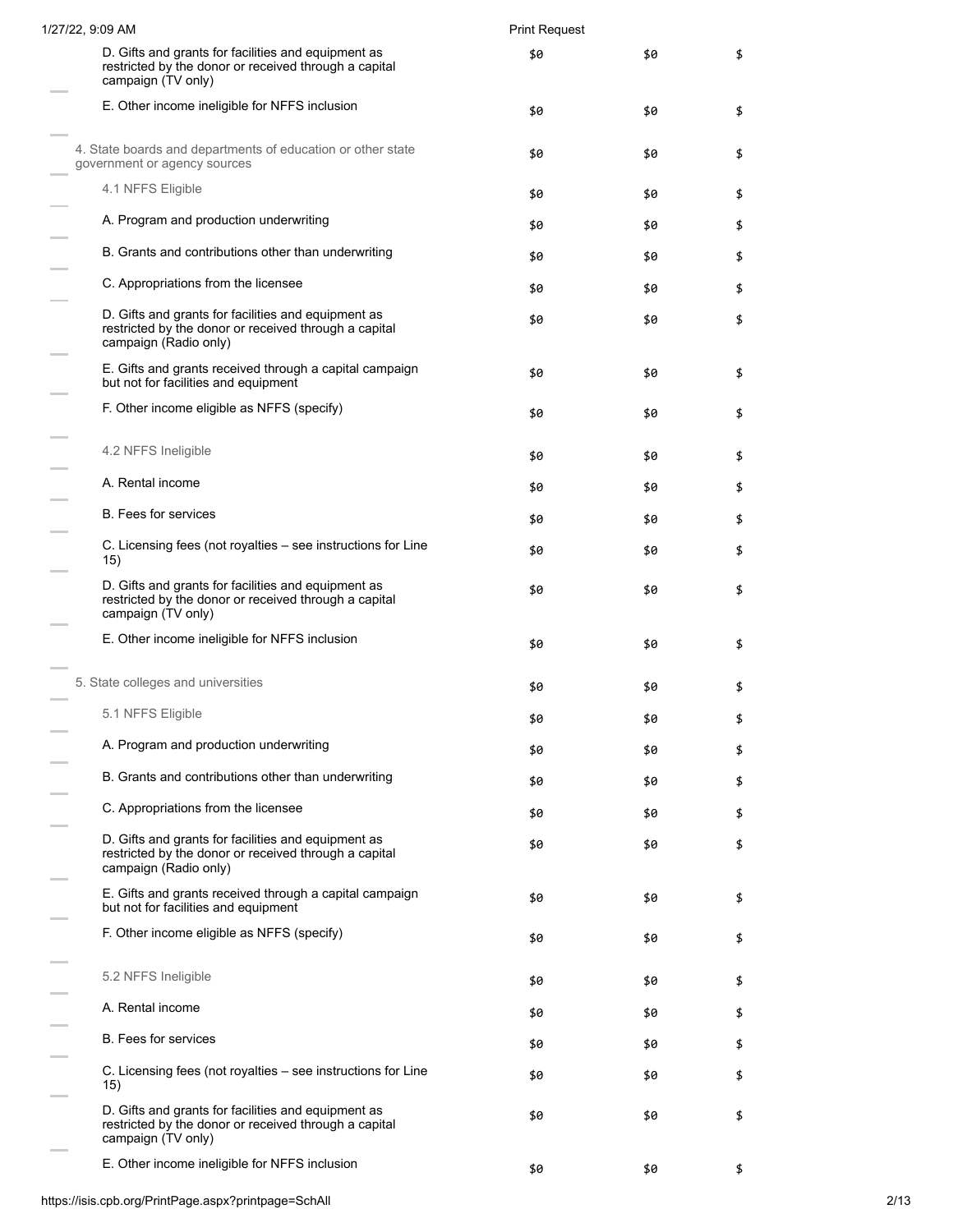# 1/27/22, 9:09 AM Print Request

| 6. Other state-supported colleges and universities                                                                                    | \$0         | \$0         | \$ |
|---------------------------------------------------------------------------------------------------------------------------------------|-------------|-------------|----|
| 6.1 NFFS Eligible                                                                                                                     | \$0         | \$0         | \$ |
| A. Program and production underwriting                                                                                                | \$0         | \$0         | \$ |
| B. Grants and contributions other than underwriting                                                                                   | \$0         | \$0         | \$ |
| C. Appropriations from the licensee                                                                                                   | \$0         | \$0         | \$ |
| D. Gifts and grants for facilities and equipment as<br>restricted by the donor or received through a capital<br>campaign (Radio only) | \$0         | \$0         | \$ |
| E. Gifts and grants received through a capital campaign<br>but not for facilities and equipment                                       | \$0         | \$0         | \$ |
| F. Other income eligible as NFFS (specify)                                                                                            | \$0         | \$0         | \$ |
| 6.2 NFFS Ineligible                                                                                                                   | \$0         | \$0         | \$ |
| A. Rental income                                                                                                                      | \$0         | \$0         | \$ |
| <b>B.</b> Fees for services                                                                                                           | \$0         | \$0         | \$ |
| C. Licensing fees (not royalties – see instructions for Line<br>15)                                                                   | \$0         | \$0         | \$ |
| D. Gifts and grants for facilities and equipment as<br>restricted by the donor or received through a capital<br>campaign (TV only)    | \$0         | \$0         | \$ |
| E. Other income ineligible for NFFS inclusion                                                                                         | \$0         | \$0         | \$ |
| 7. Private colleges and universities                                                                                                  | \$0         | \$0         | \$ |
| 7.1 NFFS Eligible                                                                                                                     | \$0         | \$0         | \$ |
| A. Program and production underwriting                                                                                                | \$0         | \$0         | \$ |
| B. Grants and contributions other than underwriting                                                                                   | \$0         | \$0         | \$ |
| C. Appropriations from the licensee                                                                                                   | \$0         | \$0         | \$ |
| D. Gifts and grants for facilities and equipment as<br>restricted by the donor or received through a capital<br>campaign (Radio only) | \$0         | \$0         | \$ |
| E. Gifts and grants received through a capital campaign<br>but not for facilities and equipment                                       | \$0         | \$0         | \$ |
| F. Other income eligible as NFFS (specify)                                                                                            | \$0         | \$0         | \$ |
| 7.2 NFFS Ineligible                                                                                                                   | \$0         | \$0         | \$ |
| A. Rental income                                                                                                                      | \$0         | \$0         | \$ |
| <b>B.</b> Fees for services                                                                                                           | \$0         | \$0         | \$ |
| C. Licensing fees (not royalties - see instructions for Line<br>15)                                                                   | \$0         | \$0         | \$ |
| D. Gifts and grants for facilities and equipment as<br>restricted by the donor or received through a capital<br>campaign (TV only)    | \$0         | \$0         | \$ |
| E. Other income ineligible for NFFS inclusion                                                                                         | \$0         | \$0         | \$ |
| 8. Foundations and nonprofit associations                                                                                             | \$2,217,348 | \$1,822,524 | \$ |
| 8.1 NFFS Eligible                                                                                                                     | \$2,217,348 | \$1,822,524 | \$ |
| A. Program and production underwriting                                                                                                |             |             |    |

https://isis.cpb.org/PrintPage.aspx?printpage=SchAll 3/13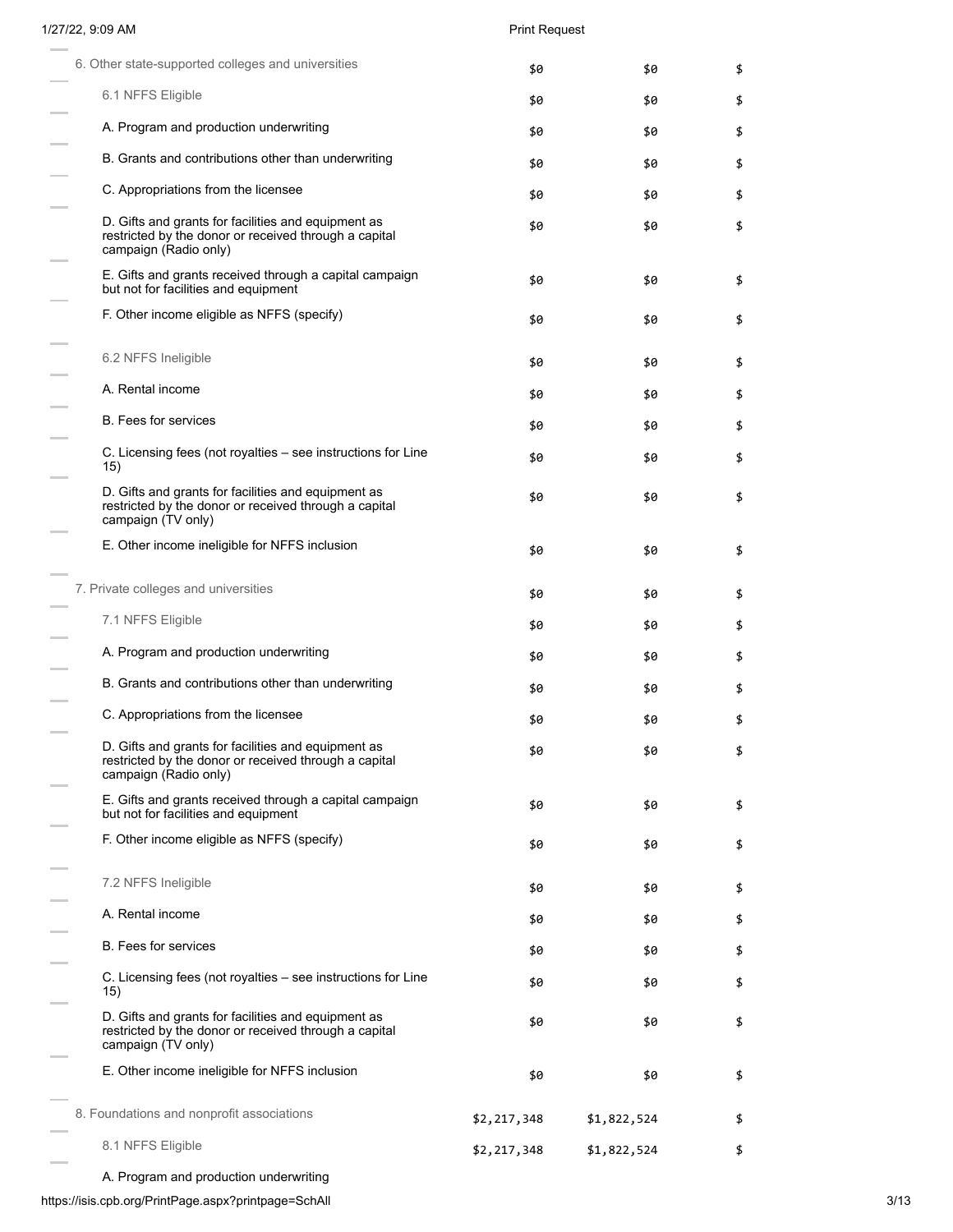| 1/27/22, 9:09 AM                                                                                                                      | <b>Print Request</b> |             |    |
|---------------------------------------------------------------------------------------------------------------------------------------|----------------------|-------------|----|
|                                                                                                                                       | \$1,998,044          | \$1,540,421 | \$ |
| B. Grants and contributions other than underwriting                                                                                   | \$219,304            | \$282,103   | \$ |
| Variance greater than 25%.                                                                                                            |                      |             |    |
| C. Gifts and grants for facilities and equipment as<br>restricted by the donor or received through a capital<br>campaign (Radio only) | \$0                  | \$0         | \$ |
| D. Gifts and grants received through a capital campaign<br>but not for facilities and equipment                                       | \$0                  | \$0         | \$ |
| E. Other income eligible as NFFS (specify)                                                                                            | \$0                  | \$0         | \$ |
| 8.2 NFFS Ineligible                                                                                                                   | \$0                  | \$0         | \$ |
| A. Rental income                                                                                                                      | \$0                  | \$0         | \$ |
| <b>B.</b> Fees for services                                                                                                           | \$0                  | \$0         | \$ |
| C. Licensing fees (not royalties – see instructions for Line<br>15)                                                                   | \$0                  | \$0         | \$ |
| D. Gifts and grants for facilities and equipment as<br>restricted by the donor or received through a capital<br>campaign (TV only)    | \$0                  | \$0         | \$ |
| E. Other income ineligible for NFFS inclusion                                                                                         | \$0                  | \$0         | \$ |
| 9. Business and Industry                                                                                                              | \$527,241            | \$236,526   | \$ |
| 9.1 NFFS Eligible                                                                                                                     | \$471,271            | \$206,778   | \$ |
| Variance greater than 25%.                                                                                                            |                      |             |    |
| A. Program and production underwriting                                                                                                | \$471,271            | \$206,778   | \$ |
| Variance greater than 25%.                                                                                                            |                      |             |    |
| B. Grants and contributions other than underwriting                                                                                   | \$0                  | \$0         | \$ |
| C. Gifts and grants for facilities and equipment as<br>restricted by the donor or received through a capital<br>campaign (Radio only) | \$0                  | \$0         | \$ |
| D. Gifts and grants received through a capital campaign<br>but not for facilities and equipment                                       | \$0                  | \$0         | \$ |
| E. Other income eligible as NFFS (specify)                                                                                            | \$0                  | \$0         | \$ |
| 9.2 NFFS Ineligible                                                                                                                   | \$55,970             | \$29,748    | \$ |
| Variance greater than 25%.                                                                                                            |                      |             |    |
| A. Rental income                                                                                                                      | \$31,501             | \$27,278    | \$ |
| B. Fees for services                                                                                                                  | \$15,216             | \$0         | \$ |
| Variance greater than 25%.                                                                                                            |                      |             |    |
| C. Licensing fees (not royalties – see instructions for Line<br>15)                                                                   | \$6,848              | \$936       | \$ |

Variance greater than 25%.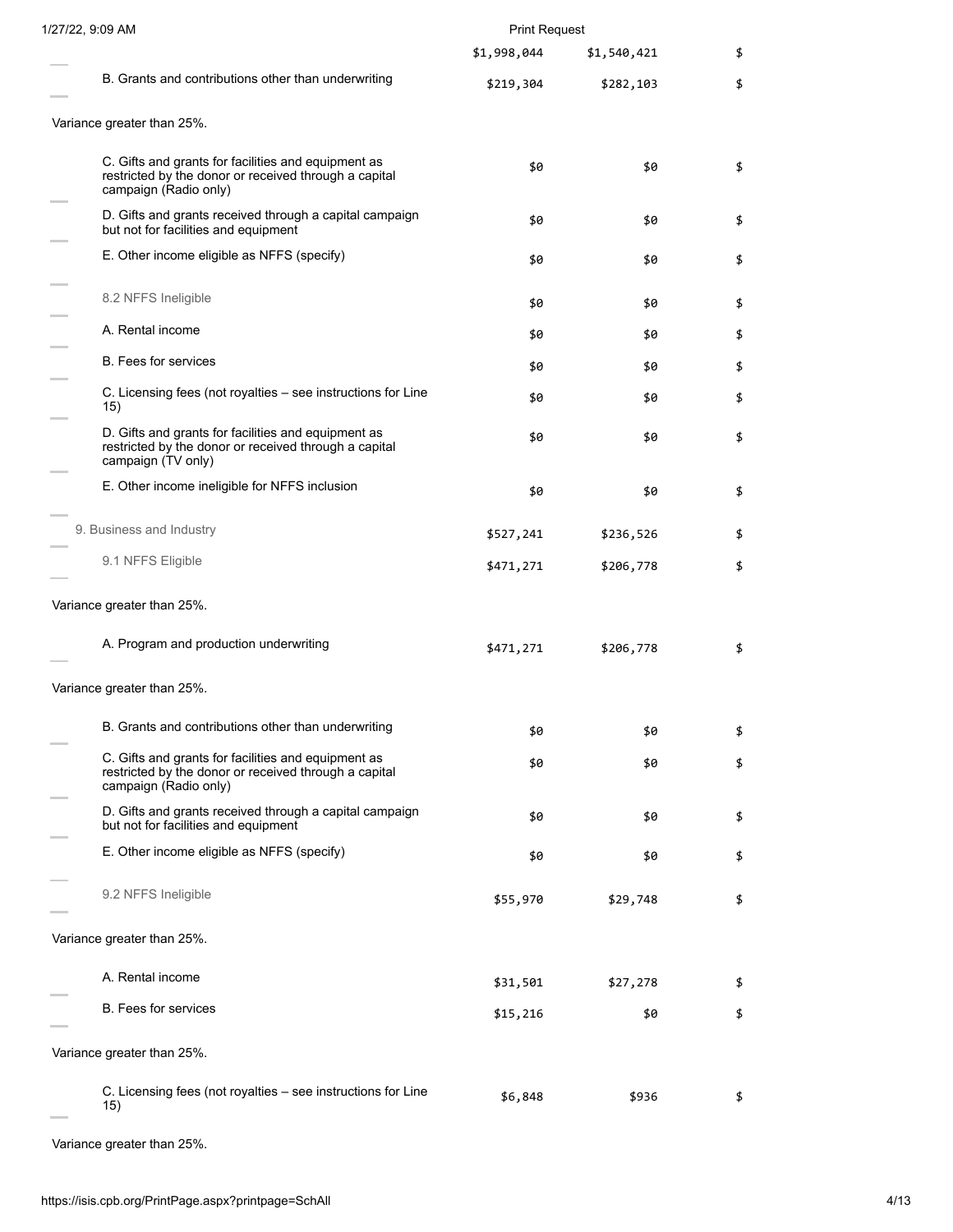| 1/27/22, 9:09 AM                                                                                                                                                                            | <b>Print Request</b> |              |                 |
|---------------------------------------------------------------------------------------------------------------------------------------------------------------------------------------------|----------------------|--------------|-----------------|
| D. Gifts and grants for facilities and equipment as<br>restricted by the donor or received through a capital<br>campaign (TV only)                                                          | \$0                  | \$0          | \$              |
| E. Other income ineligible for NFFS inclusion                                                                                                                                               | \$2,405              | \$1,534      | \$              |
| <b>Revision</b><br><b>Description</b><br>Amount<br>Refund from LA county<br>\$735<br>\$<br>Refund from employee<br>\$81<br>\$<br>\$<br>Refund from phone company<br>\$718                   |                      |              |                 |
| Variance greater than 25%.                                                                                                                                                                  |                      |              |                 |
| 10. Memberships and subscriptions (net of membership bad<br>debt expense)                                                                                                                   | \$10,602,038         | \$10,729,758 | \$              |
| 10.1 NFFS Exclusion - Fair market value of premiums<br>that are not of insubstantial value                                                                                                  | \$487,919            | \$211,885    | \$              |
| Variance greater than 25%.                                                                                                                                                                  |                      |              |                 |
| 10.2 NFFS Exclusion - All bad debt expenses from NFFS<br>eligible revenues including but not limited to pledges,<br>underwriting, and membership (unless netted elsewhere<br>in Schedule A) | \$0                  | \$0          | \$              |
| 2020 data<br>2021 data<br>10.3 Total number of<br>64,373<br>60,040<br>contributors.                                                                                                         |                      |              |                 |
| 11. Revenue from Friends groups less any revenue included<br>on line 10                                                                                                                     | \$0                  | \$0          | \$              |
| 2020 data<br>2021 data<br>11.1 Total number of<br>0<br>0<br>Friends contributors.                                                                                                           |                      |              |                 |
| 12. Subsidiaries and other activities unrelated to public<br>broadcasting (See instructions)                                                                                                | \$0                  | \$0          | \$              |
| A. Nonprofit subsidiaries involved in telecommunications<br>activities                                                                                                                      | \$0                  | \$0          | \$              |
| B. NFFS Ineligible - Nonprofit subsidiaries not involved in<br>telecommunications activities                                                                                                | \$0                  | \$0          | \$              |
| C. NFFS Ineligible - For-profit subsidiaries regardless of<br>the nature of its activities                                                                                                  | \$0                  | \$0          | \$              |
| D. NFFS Ineligible - Other activities unrelated to public<br>brodcasting                                                                                                                    | \$0                  | \$0          | \$              |
| <b>Form of Revenue</b>                                                                                                                                                                      | 2020 data            | 2021 data    | <b>Revision</b> |
| 13. Auction revenue (see instructions for Line 13)                                                                                                                                          | \$0                  | \$0          | \$              |
| A. Gross auction revenue                                                                                                                                                                    | \$0                  | \$0          | \$              |
| B. Direct auction expenses                                                                                                                                                                  | \$0                  | \$0          | \$              |
| 14. Special fundraising activities (see instructions for Line 14)                                                                                                                           | \$0                  | \$0          | \$              |
| A. Gross special fundraising revenues                                                                                                                                                       | \$0                  | \$0          | \$              |
| B. Direct special fundraising expenses                                                                                                                                                      | \$0                  | \$0          | \$              |
| 15. Passive income                                                                                                                                                                          | \$0                  | \$0          | \$              |
| A. Interest and dividends (other than on endowment<br>funds)                                                                                                                                | \$0                  | \$0          | \$              |
| <b>B.</b> Royalties                                                                                                                                                                         | \$0                  | \$0          | \$              |
| C. PBS or NPR pass-through copyright royalties                                                                                                                                              | \$0                  | \$0          | \$              |
| 16. Gains and losses on investments, charitable trusts and gift<br>annuities and sale of other assets (other than endowment                                                                 | $$-188,106$          | \$2,805,606  | \$              |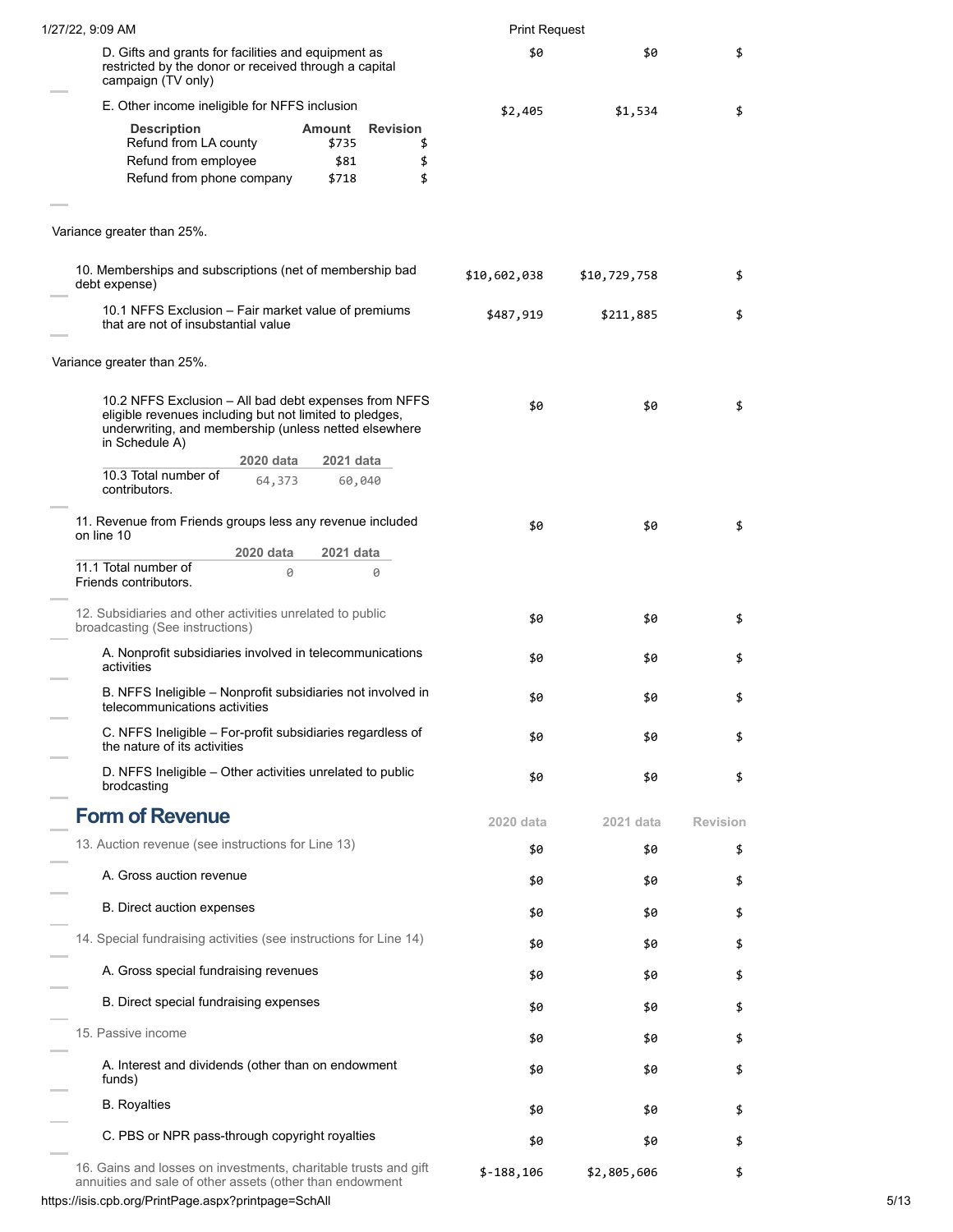| 1/27/22, 9:09 AM                                                                                                                                             | <b>Print Request</b> |             |    |
|--------------------------------------------------------------------------------------------------------------------------------------------------------------|----------------------|-------------|----|
| funds)                                                                                                                                                       |                      |             |    |
| A. Gains from sales of property and equipment (do not<br>report losses)                                                                                      | $$-10,000$           | \$0         | \$ |
| Variance greater than 25%.                                                                                                                                   |                      |             |    |
| B. Realized gains/losses on investments (other than<br>endowment funds)                                                                                      | $$-3,220$            | \$181,188   | \$ |
| Variance greater than 25%.                                                                                                                                   |                      |             |    |
| C. Unrealized gains/losses on investments and actuarial<br>gains/losses on charitable trusts and gift annuities (other<br>than endowment funds)              | $$-174,886$          | \$2,624,418 | \$ |
| Variance greater than 25%.                                                                                                                                   |                      |             |    |
| 17. Endowment revenue                                                                                                                                        | \$35,204             | \$600,901   | \$ |
| A. Contributions to endowment principal                                                                                                                      | $$-376,141$          | \$114,630   | \$ |
| Variance greater than 25%.                                                                                                                                   |                      |             |    |
| B. Interest and dividends on endowment funds                                                                                                                 | \$411,345            | \$486,271   | \$ |
| C. Realized net investment gains and losses on<br>endowment funds (if this is a negative amount, add a<br>hyphen, e.g., "-1,765")                            | \$0                  | \$0         | \$ |
| D. Unrealized net investment gains and losses on<br>endowment funds (if this is a negative amount, add a<br>hyphen, e.g., "-1,765")                          | \$0                  | \$0         | \$ |
| 18. Capital fund contributions from individuals (see<br>instructions)                                                                                        | \$1,433,517          | \$2,291,555 | \$ |
| A. Facilities and equipment (except funds received from<br>federal or public broadcasting sources)                                                           | \$1,433,517          | \$2,291,555 | \$ |
| Variance greater than 25%.                                                                                                                                   |                      |             |    |
| <b>B.</b> Other                                                                                                                                              | \$0                  | \$0         | \$ |
| 19. Gifts and bequests from major individual donors<br>2020 data<br>2021 data                                                                                | \$1,665,284          | \$4,296,848 | \$ |
| 19.1 Total number of<br>892<br>974<br>major individual donors                                                                                                |                      |             |    |
| Variance greater than 25%.                                                                                                                                   |                      |             |    |
| 20. Other Direct Revenue                                                                                                                                     | \$0                  | \$0         | \$ |
| Line 21. Proceeds from the FCC Spectrum Incentive Auction,<br>interest and dividends earned on these funds, channel sharing<br>revenues, and spectrum leases | \$0                  | \$0         | \$ |
| A. Proceeds from sale in spectrum auction                                                                                                                    | \$0                  | \$0         | \$ |
| B. Interest and dividends earned on spectrum auction<br>related revenue                                                                                      | \$0                  | \$0         | \$ |
| C. Payments from spectrum auction speculators                                                                                                                | \$0                  | \$0         | \$ |
| D. Channel sharing and spectrum leases revenues                                                                                                              | \$0                  | \$0         | \$ |
| E. Spectrum repacking funds                                                                                                                                  | \$0                  | \$0         | \$ |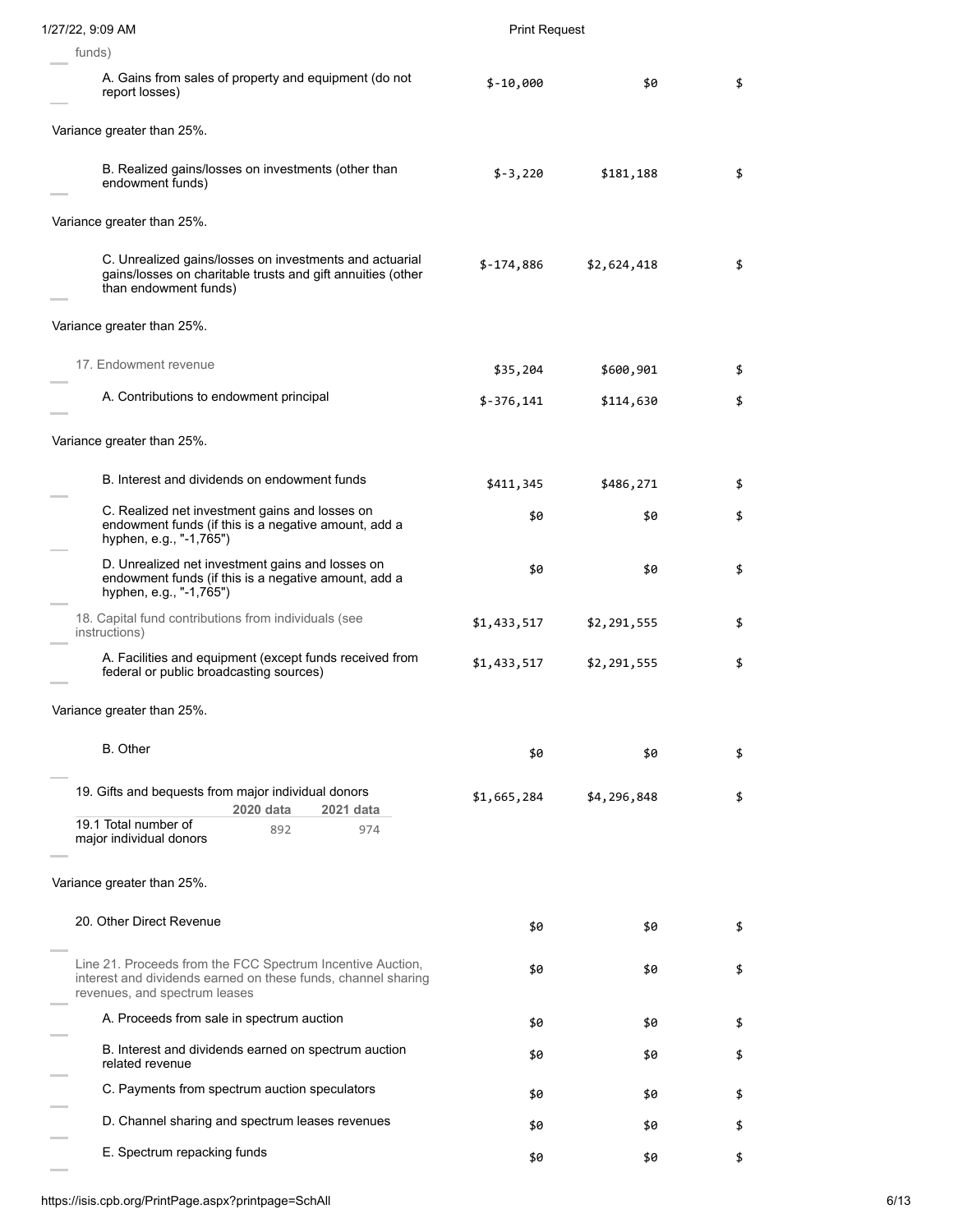| 1/27/22, 9:09 AM                                                                                                             | <b>Print Request</b> |              |                 |  |
|------------------------------------------------------------------------------------------------------------------------------|----------------------|--------------|-----------------|--|
| 22. Total Revenue (Sum of lines 1 through 12, 13.A, 14.A, and<br>15 through 21)                                              | \$17,340,661         | \$23,621,803 | \$              |  |
| Variance greater than 25%.                                                                                                   |                      |              |                 |  |
| Click here to view all NFFS Eligible revenue on Lines 3<br>through 9.                                                        |                      |              |                 |  |
| Click here to view all NFFS Ineligible revenue on Lines 3<br>through 9.                                                      |                      |              |                 |  |
| <b>Adjustments to Revenue</b>                                                                                                | 2020 data            | 2021 data    | <b>Revision</b> |  |
| 23. Federal revenue from line 1.                                                                                             | \$0                  | \$0          | \$              |  |
| 24. Public broadcasting revenue from line 2.                                                                                 | \$1,048,135          | \$838,085    | \$              |  |
| 25. Capital funds exclusion-TV (3.2D, 4.2D, 5.2D, 6.2D, 7.2D,<br>8.2D, 9.2D, 18A)                                            | \$0                  | \$0          | \$              |  |
| 26. Revenue on line 20 not meeting the source, form, purpose,<br>or recipient criteria                                       | \$0                  | \$0          | \$              |  |
| 27. Other automatic subtractions from total revenue                                                                          | \$355,783            | \$3,047,239  | \$              |  |
| A. Auction expenses – limited to the lesser of lines 13a or<br>13 <sub>b</sub>                                               | \$0                  | \$0          | \$              |  |
| B. Special fundraising event expenses - limited to the<br>lesser of lines 14a or 14b                                         | \$0                  | \$0          | \$              |  |
| C. Gains from sales of property and equipment – line 16a                                                                     | $$-10,000$           | \$0          | \$              |  |
| Variance greater than 25%.<br>D. Realized gains/losses on investments (other than<br>endowment funds) - line 16b             | $$-3,220$            | \$181,188    | \$              |  |
| Variance greater than 25%.<br>E. Unrealized investment and actuarial gains/losses (other<br>than endowment funds) - line 16c | $$-174,886$          | \$2,624,418  | \$              |  |
| Variance greater than 25%.                                                                                                   |                      |              |                 |  |
| F. Realized and unrealized net investment gains/losses on<br>endowment funds - line 17c, line 17d                            | \$0                  | \$0          | \$              |  |
| G. Rental income (3.2A, 4.2A, 5.2A, 6.2A, 7.2A, 8.2A,<br>9.2A)                                                               | \$31,501             | \$27,278     | \$              |  |
| H. Fees for services (3.2B, 4.2B, 5.2B, 6.2B, 7.2B, 8.2B,<br>9.2B)                                                           | \$15,216             | \$0          | \$              |  |
| Variance greater than 25%.                                                                                                   |                      |              |                 |  |
| I. Licensing Fees (3.2C, 4.2C, 5.2C, 6.2C, 7.2C, 8.2C,<br>9.2C)                                                              | \$6,848              | \$936        | \$              |  |
| Variance greater than 25%.                                                                                                   |                      |              |                 |  |
| J. Other revenue ineligible as NFFS (3.2E, 4.2E, 5.2E,<br>6.2E, 7.2E, 8.2E, 9.2E)                                            | \$2,405              | \$1,534      | \$              |  |
| Variance greater than 25%.                                                                                                   |                      |              |                 |  |
| K. FMV of high-end premiums (Line 10.1)                                                                                      | \$487,919            | \$211,885    | \$              |  |

Variance greater than 25%.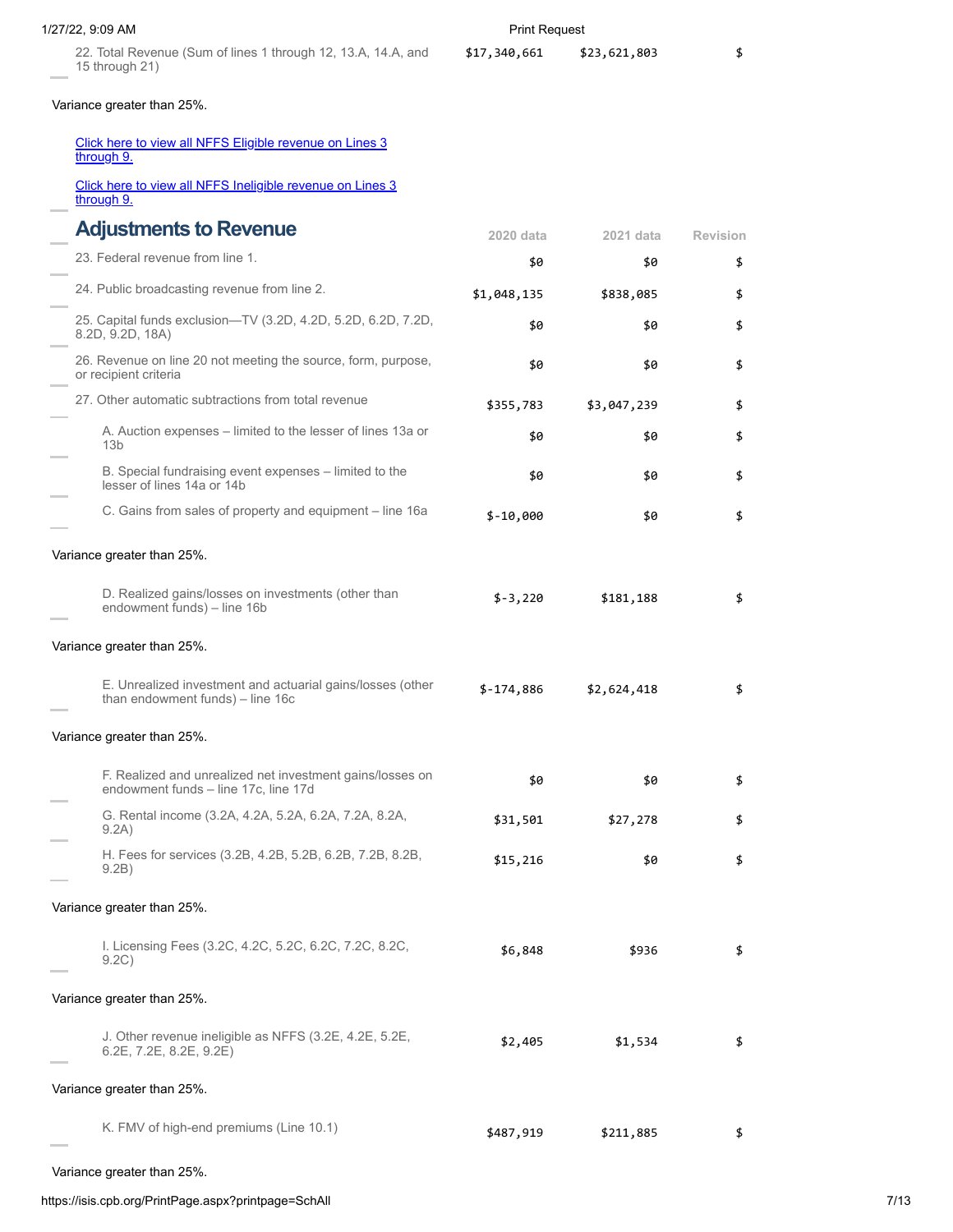| 1/27/22, 9:09 AM                                                                                                                                                                                     |                                                                                                                            |                                   |              | <b>Print Request</b>   |           |    |
|------------------------------------------------------------------------------------------------------------------------------------------------------------------------------------------------------|----------------------------------------------------------------------------------------------------------------------------|-----------------------------------|--------------|------------------------|-----------|----|
| membership (Line 10.2)                                                                                                                                                                               | L. All bad debt expenses from NFFS eligible revenues<br>including but not limited to pledges, underwriting, and            |                                   |              | \$0                    | \$0       | \$ |
|                                                                                                                                                                                                      | M. Revenue from subsidiaries and other activities<br>ineligible as NFFS (12.B, 12.C, 12.D)                                 |                                   |              | \$0                    | \$0       | \$ |
| from line 21.                                                                                                                                                                                        | N. Proceeds from spectrum auction and related revenues                                                                     |                                   |              | \$0                    | \$0       | \$ |
| Nonfederal Financial Support)                                                                                                                                                                        | 28. Total Direct Nonfederal Financial Support (Line 22 less<br>Lines 23 through 27). (Forwards to line 1 of the Summary of |                                   | \$15,936,743 | \$19,736,479           |           | \$ |
| Comments                                                                                                                                                                                             |                                                                                                                            |                                   |              |                        |           |    |
| Comment                                                                                                                                                                                              | Name                                                                                                                       | Date                              |              | <b>Status</b>          |           |    |
| The CPB donation related<br>to Covid was received late.<br>It will be recognized in<br>FY22.                                                                                                         | Dan Sy                                                                                                                     | 12/8/2021                         |              | <b>Comment for CPB</b> |           |    |
| The decrease is due to the Dan Sy<br>pandemic. Many<br>underwriting clients<br>cancelled their contracts.                                                                                            |                                                                                                                            | 12/8/2021                         |              | Comment for CPB        |           |    |
| The decrease in revenue is Dan Sy<br>due to the pandemic.                                                                                                                                            |                                                                                                                            | 12/8/2021                         |              | <b>Comment for CPB</b> |           |    |
| The decrease in this<br>expense is due to the<br>pandemic. We decided to<br>have a stronger control on<br>our inventory related to<br>premiums.                                                      | Dan Sy                                                                                                                     | 12/8/2021                         |              | Comment for CPB        |           |    |
| USC Radio Group is still<br>fundraising for our KDFC<br>building which is located in<br>SF. We launched the capital<br>campaign a couple years<br>ago. You will see additional<br>donations in FY22. | Dan Sy                                                                                                                     | 12/8/2021                         |              | Comment for CPB        |           |    |
| We received 2 bequests: 1. Dan Sy<br>\$1.99mm, 2. \$1mm in FY21                                                                                                                                      |                                                                                                                            | 12/14/2021                        |              | <b>Comment for CPB</b> |           |    |
| We are in the capital<br>campaign phase for our<br>KDFC office located in SF.                                                                                                                        | Dan Sy                                                                                                                     | 12/14/2021                        |              | <b>Comment for CPB</b> |           |    |
| <b>Schedule B WorkSheet</b><br><b>KUSC-FM (1297)</b><br>Los Angeles, CA                                                                                                                              |                                                                                                                            |                                   |              |                        |           |    |
| Comments                                                                                                                                                                                             |                                                                                                                            |                                   |              |                        |           |    |
| Comment<br><b>Occupancy List</b><br><b>KUSC-FM (1297)</b><br>Los Angeles, CA                                                                                                                         | Name                                                                                                                       | Date                              |              | <b>Status</b>          |           |    |
| <b>Schedule B Totals</b><br><b>KUSC-FM (1297)</b><br>Los Angeles, CA                                                                                                                                 |                                                                                                                            | <b>Type of Occupancy Location</b> |              |                        | Value     |    |
|                                                                                                                                                                                                      |                                                                                                                            |                                   | 2020 data    |                        | 2021 data |    |
| 1. Total support activity benefiting station                                                                                                                                                         |                                                                                                                            |                                   |              | \$0                    | \$0       | \$ |
| 2. Occupancy value                                                                                                                                                                                   |                                                                                                                            |                                   |              | 0                      | \$0       | \$ |
| recovery, assessment, etc.                                                                                                                                                                           | 3. Deductions: Fees paid to the licensee for overhead                                                                      |                                   |              | \$0                    | \$0       | \$ |
| of revenue reported in financial statements.                                                                                                                                                         | 4. Deductions: Support shown on lines 1 and 2 in excess                                                                    |                                   |              | \$0                    | \$0       | \$ |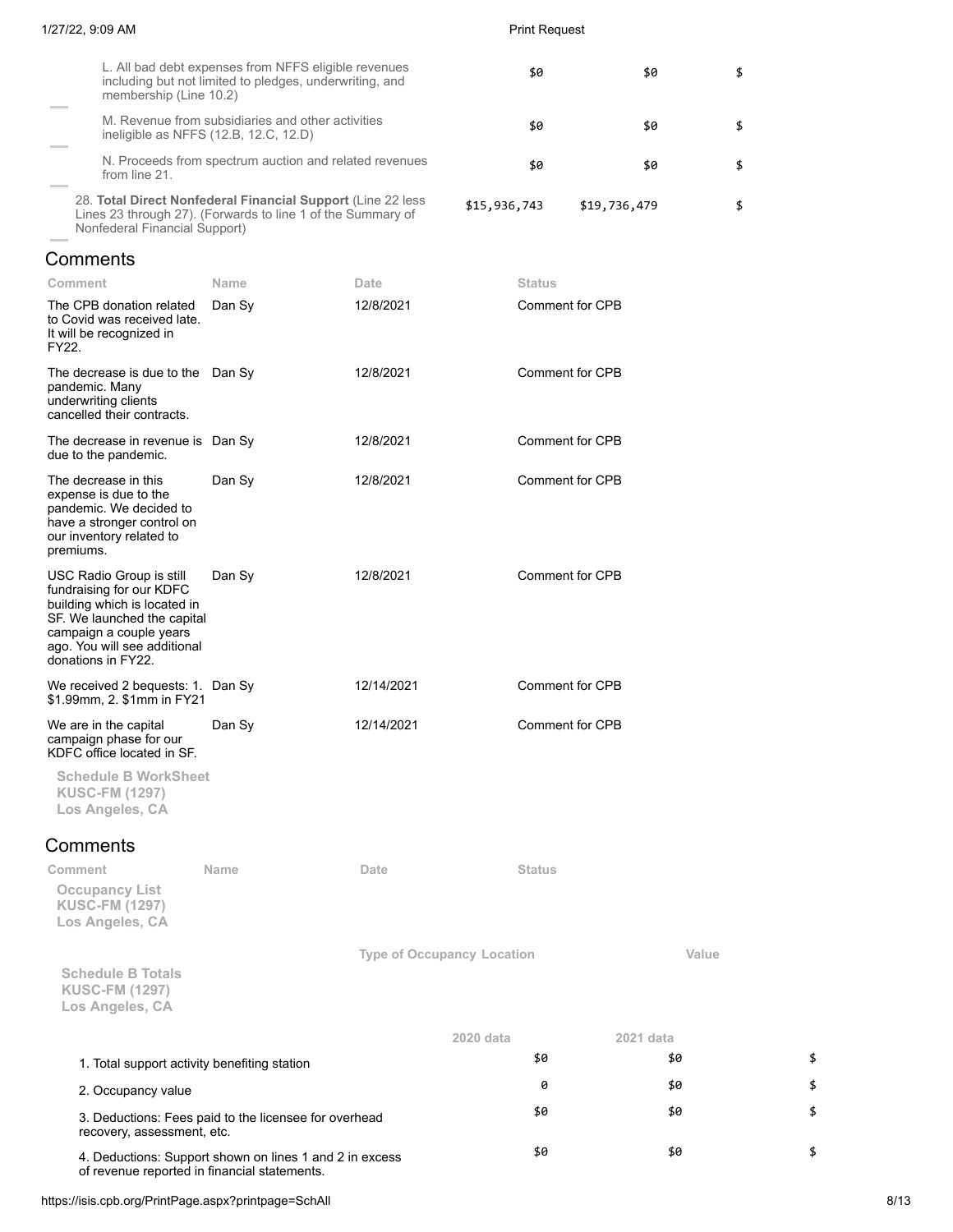|                                                                                                                  | 2020 data | $2021$ data |    |
|------------------------------------------------------------------------------------------------------------------|-----------|-------------|----|
| 5. Total Indirect Administrative Support (Forwards to Line 2)<br>of the Summary of Nonfederal Financial Support) | \$0       | \$0         | \$ |
| 6. Please enter an institutional type code for your licensee.                                                    | OТ        |             |    |
| Comments                                                                                                         |           |             |    |

| Comment                             | <b>Name</b> | Date | <b>Status</b> |
|-------------------------------------|-------------|------|---------------|
| Schedule C<br><b>KUSC-FM (1297)</b> |             |      |               |
| Los Angeles, CA                     |             |      |               |

|                                                                                                                                                                                   | 2020 data | Donor<br>Code<br>2021 data | <b>Revision</b> |
|-----------------------------------------------------------------------------------------------------------------------------------------------------------------------------------|-----------|----------------------------|-----------------|
| 1. PROFESSIONAL SERVICES (must be eligible as NFFS)                                                                                                                               | \$0       | \$0                        | \$              |
| A. Legal                                                                                                                                                                          | \$0       | \$0                        | \$              |
| B. Accounting and/or auditing                                                                                                                                                     | \$0       | \$0                        | \$              |
| C. Engineering                                                                                                                                                                    | \$0       | \$0                        | \$              |
| D. Other professionals (see specific line item instructions<br>in Guidelines before completing)                                                                                   | \$0       | \$0                        | \$              |
| 2. GENERAL OPERATIONAL SERVICES (must be eligible as<br>NFFS)                                                                                                                     | \$0       | \$0                        | \$              |
| A. Annual rental value of space (studios, offices, or tower<br>facilities)                                                                                                        | \$0       | \$0                        | \$              |
| B. Annual value of land used for locating a station-owned<br>transmission tower                                                                                                   | \$0       | \$0                        | \$              |
| C. Station operating expenses                                                                                                                                                     | \$0       | \$0                        | \$              |
| D. Other (see specific line item instructions in Guidelines<br>before completing)                                                                                                 | \$0       | \$0                        | \$              |
| 3. OTHER SERVICES (must be eligible as NFFS)                                                                                                                                      | \$0       | \$0                        | \$              |
| A. ITV or educational radio                                                                                                                                                       | \$0       | \$0                        | \$              |
| B. State public broadcasting agencies (APBC, FL-DOE,<br>eTech Ohio)                                                                                                               | \$0       | \$0                        | \$              |
| C. Local advertising                                                                                                                                                              | \$0       | \$0                        | \$              |
| D. National advertising                                                                                                                                                           | \$0       | \$0                        | \$              |
| 4. Total in-kind contributions - services and other assets<br>eligible as NFFS (sum of lines 1 through 3), forwards to Line<br>3a. of the Summary of Nonfederal Financial Support | \$0       | \$0                        | \$              |
| 5. IN-KIND CONTRIBUTIONS INELIGIBLE AS NFFS                                                                                                                                       | \$0       | \$0                        | \$              |
| A. Compact discs, records, tapes and cassettes                                                                                                                                    | \$0       | \$0                        | \$              |
| <b>B.</b> Exchange transactions                                                                                                                                                   | \$0       | \$0                        | \$              |
| C. Federal or public broadcasting sources                                                                                                                                         | \$0       | \$0                        | \$              |
| D. Fundraising related activities                                                                                                                                                 | \$0       | \$0                        | \$              |
| E. ITV or educational radio outside the allowable scope of<br>approved activities                                                                                                 | \$0       | \$0                        | \$              |
| F. Local productions                                                                                                                                                              | \$0       | \$0                        | \$              |
| G. Program supplements                                                                                                                                                            | \$0       | \$0                        | \$              |
| H. Programs that are nationally distributed                                                                                                                                       | \$0       | \$0                        | \$              |
| I. Promotional items                                                                                                                                                              | \$0       | \$0                        | \$              |
| J. Regional organization allocations of program services                                                                                                                          | \$0       | \$0                        | \$              |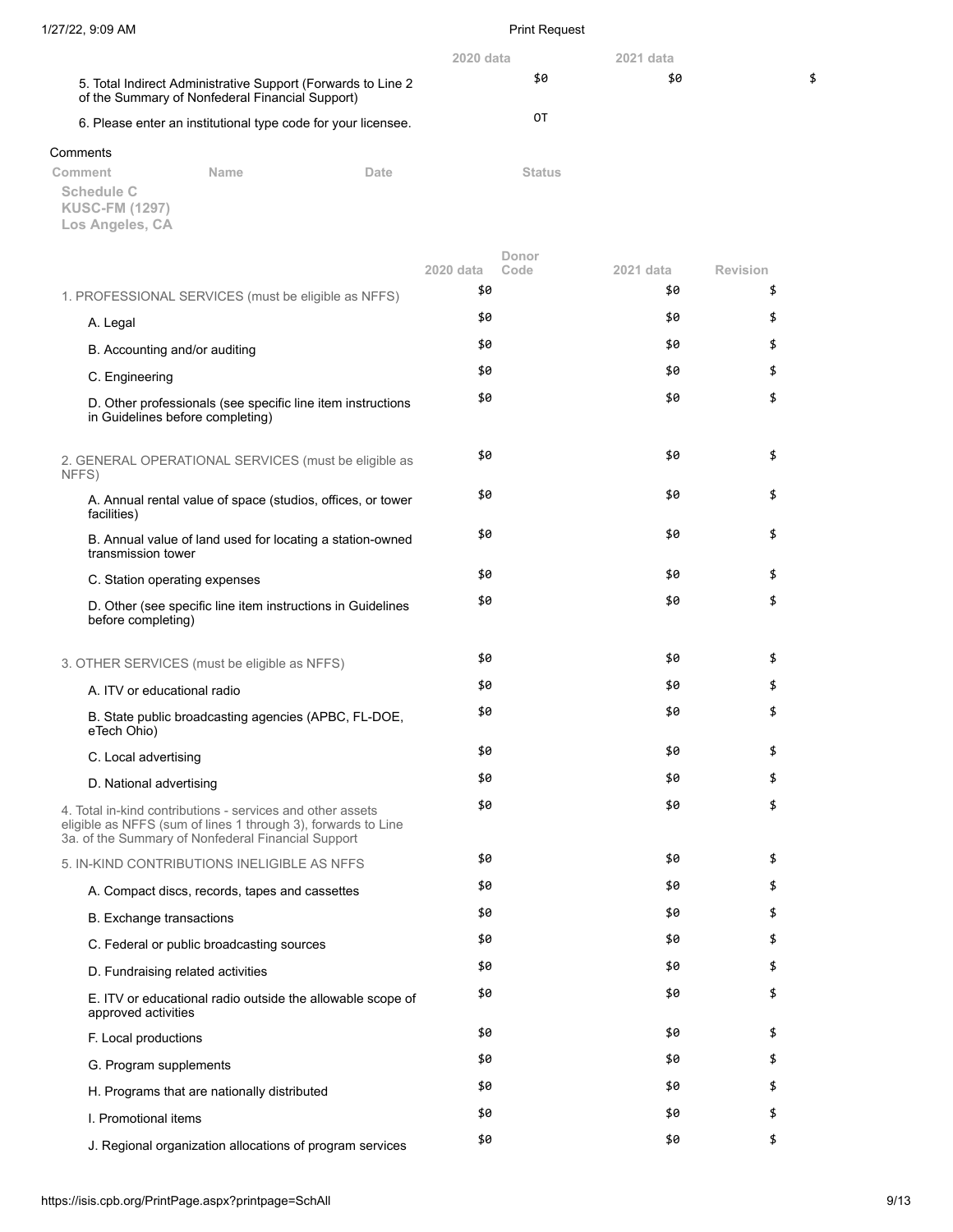\$0 \$

\$0 \$

\$0 \$

|          |                                                                          |                                                                                                                                                                                                 |      | 2020 data | Donor<br>Code | 2021 data | Revision |
|----------|--------------------------------------------------------------------------|-------------------------------------------------------------------------------------------------------------------------------------------------------------------------------------------------|------|-----------|---------------|-----------|----------|
|          | on line $3(b)$                                                           | K. State PB agency allocations other than those allowed                                                                                                                                         |      | \$0       |               | \$0       | \$       |
|          | donated                                                                  | L. Services that would not need to be purchased if not                                                                                                                                          |      | \$0       |               | \$0       | \$       |
|          | M. Other                                                                 |                                                                                                                                                                                                 |      | \$0       |               | \$0       | \$       |
|          |                                                                          | 6. Total in-kind contributions - services and other assets (line 4<br>plus line 5), forwards to Schedule F, line 1c. Must agree with<br>in-kind contributions recognized as revenue in the AFS. |      | \$0       |               | \$0       | \$       |
| Comments |                                                                          |                                                                                                                                                                                                 |      |           |               |           |          |
|          | Comment<br><b>Schedule D</b><br><b>KUSC-FM (1297)</b><br>Los Angeles, CA | Name                                                                                                                                                                                            | Date |           | <b>Status</b> |           |          |
|          |                                                                          |                                                                                                                                                                                                 |      |           | Donor         |           | Revision |
|          |                                                                          |                                                                                                                                                                                                 |      | 2020 data | Code          | 2021 data |          |
|          | 1. Land (must be eligible as NFFS)                                       |                                                                                                                                                                                                 |      | \$0       |               | \$0       | \$       |
|          | 2. Building (must be eligible as NFFS)                                   |                                                                                                                                                                                                 |      | \$0       |               | \$0       | \$       |
|          | 3. Equipment (must be eligible as NFFS)                                  |                                                                                                                                                                                                 |      | \$0       |               | \$0       | \$       |

4. Vehicle(s) (must be eligible as NFFS)  $$^{\$0}$$   $$^{\$0}$$   $$^{\$0}$$   $$^{\$0}$$ 

5. Other (specify) (must be eligible as NFFS)  $$6$  \$0  $$$ 

6. Total in-kind contributions - property and equipment eligible as NFFS (sum of lines 1 through 5), forwards to Line 3b. of the Summary of Nonfederal Financial Support

7. IN-KIND CONTRIBUTIONS INELIGIBLE AS NFFS  $$^{6}$   $$^{8}$   $$^{9}$   $$^{9}$   $$^{9}$   $$^{10}$ 

a) Exchange transactions the set of the set of the set of the set of the set of the set of the set of the set o b) Federal or public broadcasting sources  $$6$  \$0  $$$ 

c) TV only—property and equipment that includes new facilities (land and structures), expansion of existing facilities and acquisition of new equipment

d) Other (specify)  $$6$   $$6$ 

8. Total in-kind contributions - property and equipment (line 6 plus line 7), forwards to Schedule F, line 1d. Must agree with in-kind contributions recognized as revenue in the AFS.

### **Comments**

| Comment                                                       | <b>Name</b> | <b>Date</b> | <b>Status</b> |  |
|---------------------------------------------------------------|-------------|-------------|---------------|--|
| <b>Schedule E</b><br><b>KUSC-FM (1297)</b><br>Los Angeles, CA |             |             |               |  |
| <b>EXPENSES</b><br>(Operating and non-operating)              |             |             |               |  |
|                                                               |             |             |               |  |

| <b>PROGRAM SERVICES</b>          | 2020 data   | 2021 data   | Revision |
|----------------------------------|-------------|-------------|----------|
| 1. Programming and production    | \$4,668,706 | \$5,289,868 | \$       |
| A. Restricted Radio CSG          | \$166,098   | \$247,281   | \$       |
| <b>B. Unrestricted Radio CSG</b> | \$807,036   | \$590,804   | \$       |
| C. Other CPB Funds               | \$0         | \$0         | \$       |
| D. All non-CPB Funds             | \$3,695,572 | \$4,451,783 |          |

https://isis.cpb.org/PrintPage.aspx?printpage=SchAll 10/13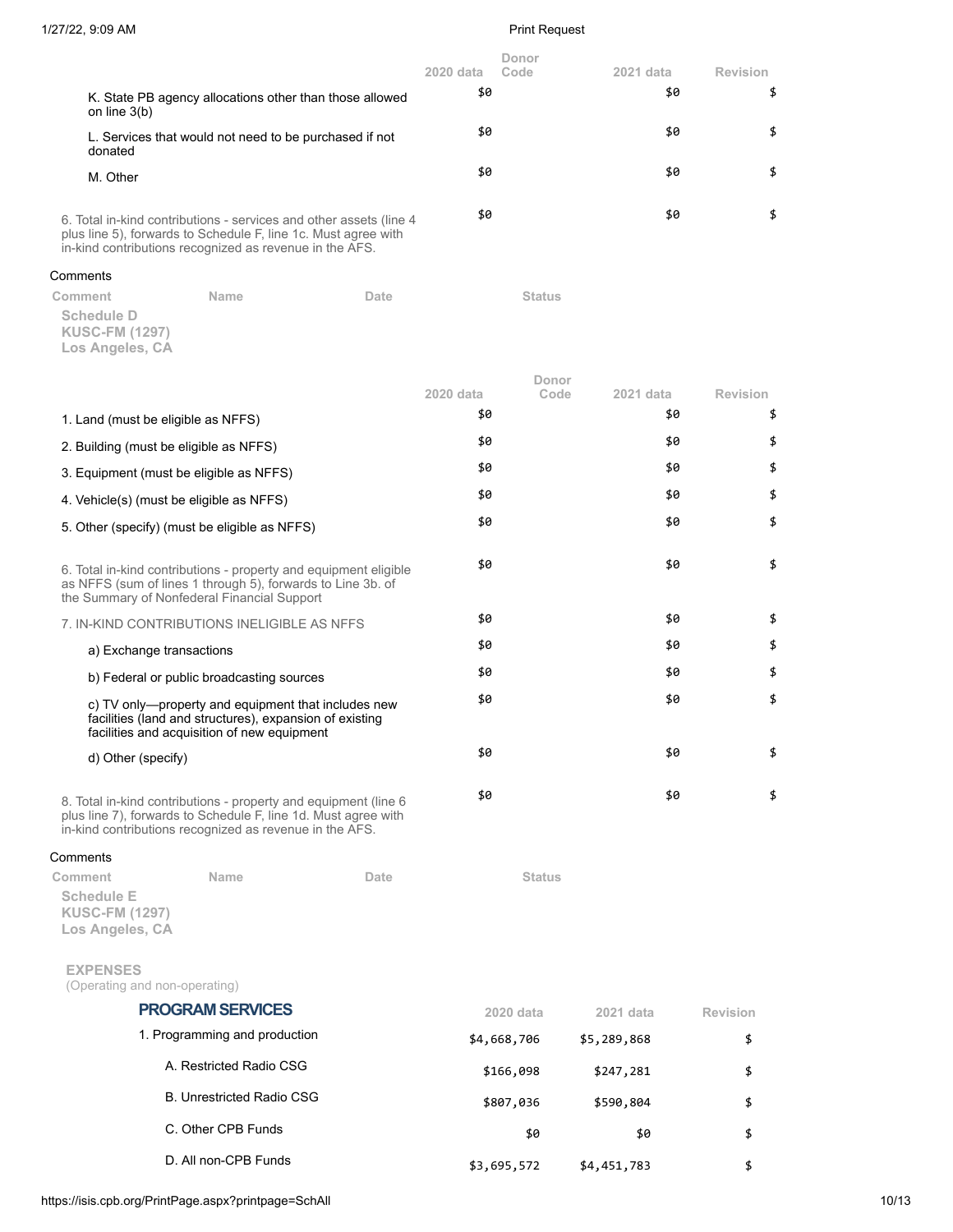| 1/27/22, 9:09 AM |  |  |
|------------------|--|--|
|                  |  |  |

# 2, 9:09 AM Print Request

| <b>PROGRAM SERVICES</b>                                                                              | 2020 data    | 2021 data    | <b>Revision</b> |
|------------------------------------------------------------------------------------------------------|--------------|--------------|-----------------|
| 2. Broadcasting and engineering                                                                      | \$2,145,599  | \$2,567,374  | \$              |
| A. Restricted Radio CSG                                                                              | \$0          | \$0          | \$              |
| <b>B. Unrestricted Radio CSG</b>                                                                     | \$0          | \$0          | \$              |
| C. Other CPB Funds                                                                                   | \$0          | \$0          | \$              |
| D. All non-CPB Funds                                                                                 | \$2,145,599  | \$2,567,374  | \$              |
| 3. Program information and promotion                                                                 | \$0          | \$0          | \$              |
| A. Restricted Radio CSG                                                                              | \$0          | \$0          | \$              |
| <b>B. Unrestricted Radio CSG</b>                                                                     | \$0          | \$0          | \$              |
| C. Other CPB Funds                                                                                   | \$0          | \$0          | \$              |
| D. All non-CPB Funds                                                                                 | \$0          | \$0          | \$              |
| <b>SUPPORT SERVICES</b>                                                                              | 2020 data    | 2021 data    | <b>Revision</b> |
| 4. Management and general                                                                            | \$2,252,420  | \$2,233,533  | \$              |
| A. Restricted Radio CSG                                                                              | \$0          | \$0          | \$              |
| <b>B. Unrestricted Radio CSG</b>                                                                     | \$0          | \$0          | \$              |
| C. Other CPB Funds                                                                                   | \$75,000     | \$0          | \$              |
| D. All non-CPB Funds                                                                                 | \$2,177,420  | \$2,233,533  | \$              |
| 5. Fund raising and membership development                                                           | \$2,488,461  | \$1,972,747  | \$              |
| A. Restricted Radio CSG                                                                              | \$0          | \$0          | \$              |
| <b>B. Unrestricted Radio CSG</b>                                                                     | \$0          | \$0          | \$              |
| C. Other CPB Funds                                                                                   | \$0          | \$0          | \$              |
| D. All non-CPB Funds                                                                                 | \$2,488,461  | \$1,972,747  | \$              |
| 6. Underwriting and grant solicitation                                                               | \$2,397,304  | \$2,046,201  | \$              |
| A. Restricted Radio CSG                                                                              | \$0          | \$0          | \$              |
| <b>B. Unrestricted Radio CSG</b>                                                                     | \$0          | \$0          | \$              |
| C. Other CPB Funds                                                                                   | \$0          | \$0          | \$              |
| D. All non-CPB Funds                                                                                 | \$2,397,304  | \$2,046,201  | \$              |
| 7. Depreciation and amortization (if not allocated to<br>functional categories in lines 1 through 6) | \$0          | \$0          | \$              |
| A. Restricted Radio CSG                                                                              | \$0          | \$0          | \$              |
| <b>B. Unrestricted Radio CSG</b>                                                                     | \$0          | \$0          | \$              |
| C. Other CPB Funds                                                                                   | \$0          | \$0          | \$              |
| D. All non-CPB Funds                                                                                 | \$0          | \$0          | \$              |
| 8. Total Expenses (sum of lines 1 to 7) must<br>agree with audited financial statements              | \$13,952,490 | \$14,109,723 | \$              |
| A. Total Restricted Radio CSG (sum of Lines<br>1.A, 2.A, 3.A, 4.A, 5.A, 6.A, 7.A)                    | \$166,098    | \$247,281    | \$              |
| B. Total Unrestricted Radio CSG (sum of Lines<br>1.B, 2.B, 3.B, 4.B, 5.B, 6.B, 7.B)                  | \$807,036    | \$590,804    | \$              |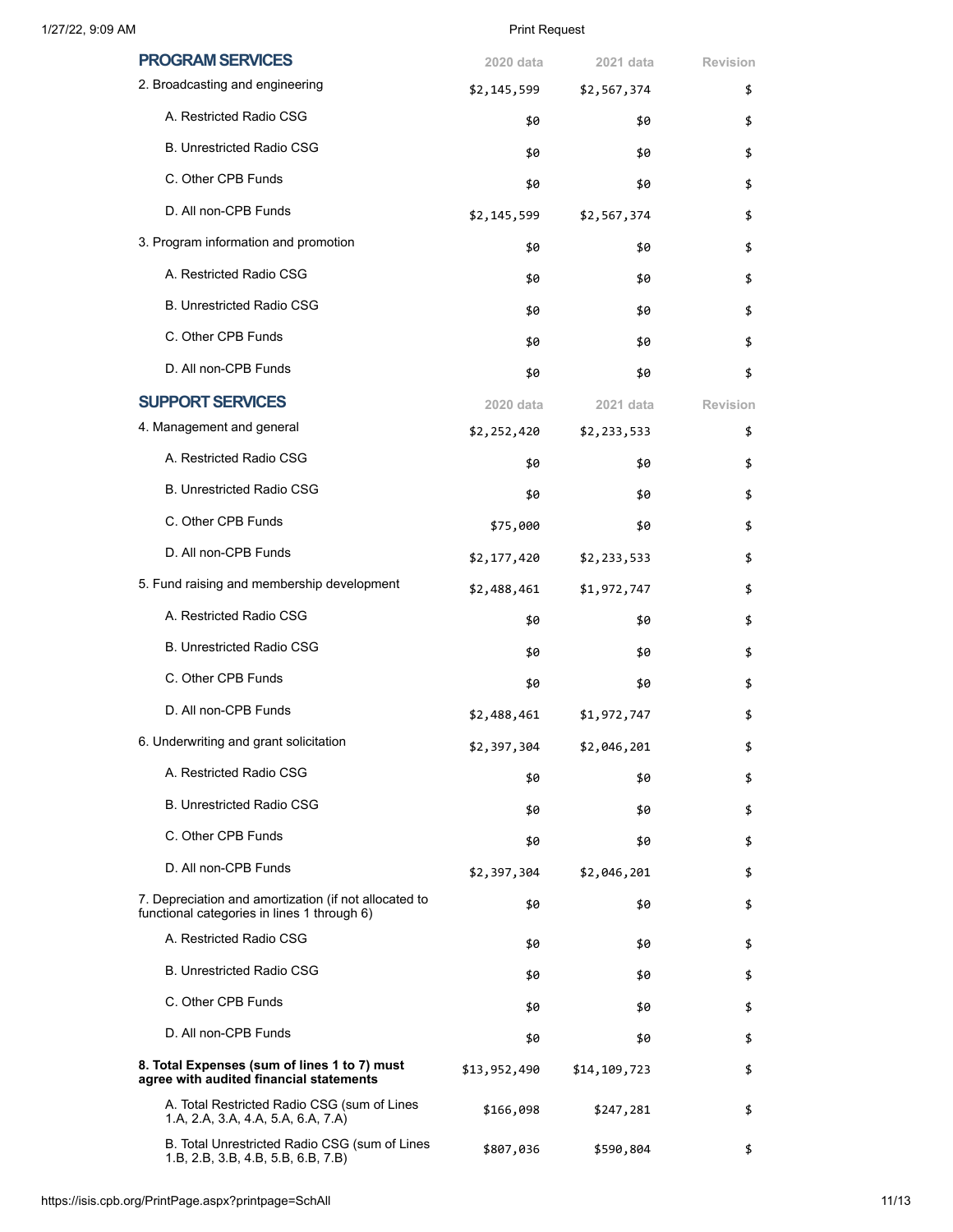| 1/27/22, 9:09 AM                                                                                       |                                                                               |              | <b>Print Request</b>   |              |                 |
|--------------------------------------------------------------------------------------------------------|-------------------------------------------------------------------------------|--------------|------------------------|--------------|-----------------|
| <b>PROGRAM SERVICES</b>                                                                                |                                                                               |              | 2020 data<br>2021 data |              | Revision        |
| C. Total Other CPB Funds (sum of Lines 1.C,<br>2.C, 3.C, 4.C, 5.C, 6.C, 7.C)                           |                                                                               | \$75,000     | \$0                    | \$           |                 |
| D. Total All non-CPB Funds (sum of Lines 1.D,<br>2.D, 3.D, 4.D, 5.D, 6.D, 7.D)                         |                                                                               | \$12,904,356 | \$13,271,638           | \$           |                 |
| <b>INVESTMENT IN CAPITAL ASSETS</b><br>Cost of capital assets purchased or donated                     |                                                                               |              |                        |              |                 |
|                                                                                                        |                                                                               |              | 2020 data              | 2021 data    | Revision        |
|                                                                                                        | 9. Total capital assets purchased or donated                                  |              | \$61,675               | \$3,254,451  | \$              |
|                                                                                                        | 9a. Land and buildings                                                        |              | \$0                    | \$0          | \$              |
| 9b. Equipment                                                                                          |                                                                               |              | \$61,675               | \$3,254,451  | \$              |
| 9c. All other                                                                                          |                                                                               |              | \$0                    | \$0          | \$              |
|                                                                                                        | 10. Total expenses and investment in<br>capital assets (Sum of lines 8 and 9) |              | \$14,014,165           | \$17,364,174 | \$              |
| <b>Additional Information</b><br>(Lines 11 + 12 must equal line 8 and Lines 13 + 14 must equal line 9) |                                                                               |              |                        |              |                 |
|                                                                                                        |                                                                               |              | 2020 data              | 2021 data    | <b>Revision</b> |
|                                                                                                        | 11. Total expenses (direct only)                                              |              | \$13,952,490           | \$14,109,723 | \$              |
|                                                                                                        | 12. Total expenses (indirect and in-kind)                                     |              | \$0                    | \$0          | \$              |
|                                                                                                        | 13. Investment in capital assets (direct only)                                |              | \$61,675               | \$3,254,451  | \$              |
| kind)                                                                                                  | 14. Investment in capital assets (indirect and in-                            |              | \$0                    | \$0          | \$              |
| Comments                                                                                               |                                                                               |              |                        |              |                 |
| Comment                                                                                                | Name                                                                          | Date         | <b>Status</b>          |              |                 |
| The increase is due to the<br>construction of our new<br>office in SF.                                 | Dan Sy                                                                        | 12/8/2021    | <b>Comment for CPB</b> |              |                 |
| <b>Schedule F</b><br><b>KUSC-FM (1297)</b><br>Los Angeles, CA                                          |                                                                               |              |                        |              |                 |
|                                                                                                        |                                                                               |              |                        | 2021 data    | <b>Revision</b> |
| 1. Data from AFR                                                                                       |                                                                               |              |                        |              |                 |
| a. Schedule A, Line 22                                                                                 |                                                                               |              |                        | \$23,621,803 | \$0             |
| b. Schedule B, Line 5                                                                                  |                                                                               |              |                        | \$0          | \$0             |
| c. Schedule C, Line 6                                                                                  |                                                                               |              |                        | \$0          | \$0             |
| d. Schedule D, Line 8                                                                                  |                                                                               |              |                        | \$0          | \$0             |
| e. Total from AFR                                                                                      |                                                                               |              |                        | \$23,621,803 | \$23,621,803    |

# **Choose Reporting Model**

You must choose one of the three reporting models in order to complete Schedule F. After making your selection, click the "Choose" button below, which will display your reporting model. When changing to a different reporting model all data entered in the current reporting model will be lost.

| GASB Model A proprietary enterprise-fund financial<br>FASB<br>statements with business-type activities only | GASB Model B public broadcasting entity-wide statements with<br>mixed governmental and business-type activities |  |
|-------------------------------------------------------------------------------------------------------------|-----------------------------------------------------------------------------------------------------------------|--|
|                                                                                                             | Revision<br>2021 data                                                                                           |  |
| 2. FASB                                                                                                     |                                                                                                                 |  |
| a. Total support and revenue - without donor restrictions                                                   | \$21,757,873<br>\$21,757,873                                                                                    |  |
| b. Total support and revenue - with donor restrictions                                                      | $$-273,671$<br>$$-273.671$                                                                                      |  |
|                                                                                                             |                                                                                                                 |  |